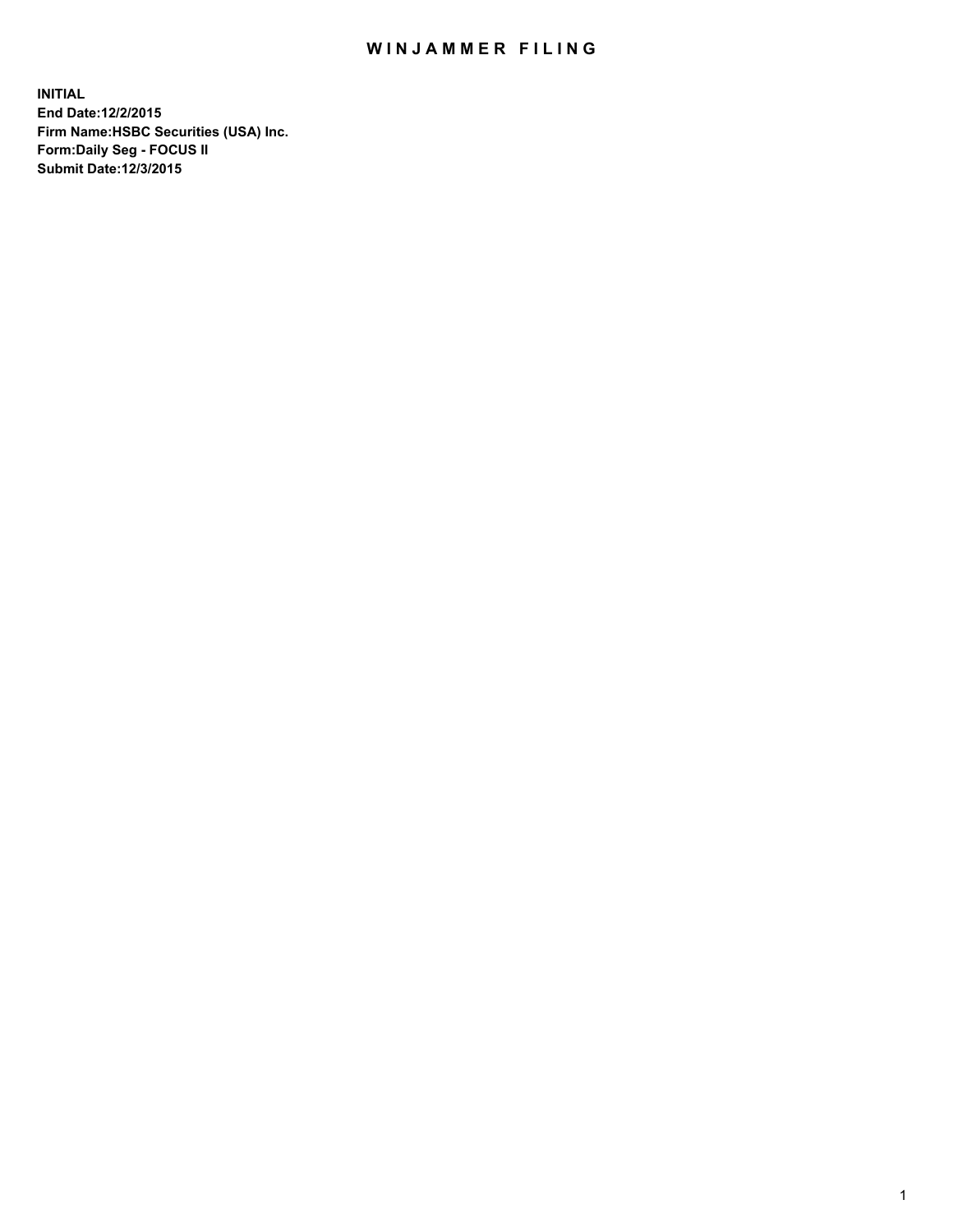## **INITIAL End Date:12/2/2015 Firm Name:HSBC Securities (USA) Inc. Form:Daily Seg - FOCUS II Submit Date:12/3/2015 Daily Segregation - Cover Page**

| Name of Company<br><b>Contact Name</b><br><b>Contact Phone Number</b><br><b>Contact Email Address</b>                                                                                                                                                                                                                         | <b>HSBC Securities (USA) Inc.</b><br>Steven richardson<br>212-525-6445<br>steven.richardson@us.hsbc.com |
|-------------------------------------------------------------------------------------------------------------------------------------------------------------------------------------------------------------------------------------------------------------------------------------------------------------------------------|---------------------------------------------------------------------------------------------------------|
| FCM's Customer Segregated Funds Residual Interest Target (choose one):<br>a. Minimum dollar amount: ; or<br>b. Minimum percentage of customer segregated funds required:%; or<br>c. Dollar amount range between: and; or<br>d. Percentage range of customer segregated funds required between:% and%.                         | 110,000,000<br><u>0</u><br>0 <sub>0</sub><br>0 <sub>0</sub>                                             |
| FCM's Customer Secured Amount Funds Residual Interest Target (choose one):<br>a. Minimum dollar amount: ; or<br>b. Minimum percentage of customer secured funds required:%; or<br>c. Dollar amount range between: and; or<br>d. Percentage range of customer secured funds required between:% and%.                           | 10,000,000<br><u>0</u><br>0 <sub>0</sub><br>0 <sub>0</sub>                                              |
| FCM's Cleared Swaps Customer Collateral Residual Interest Target (choose one):<br>a. Minimum dollar amount: ; or<br>b. Minimum percentage of cleared swaps customer collateral required:%; or<br>c. Dollar amount range between: and; or<br>d. Percentage range of cleared swaps customer collateral required between:% and%. | 90,000,000<br><u>0</u><br>0 <sub>0</sub><br>0 <sub>0</sub>                                              |

Attach supporting documents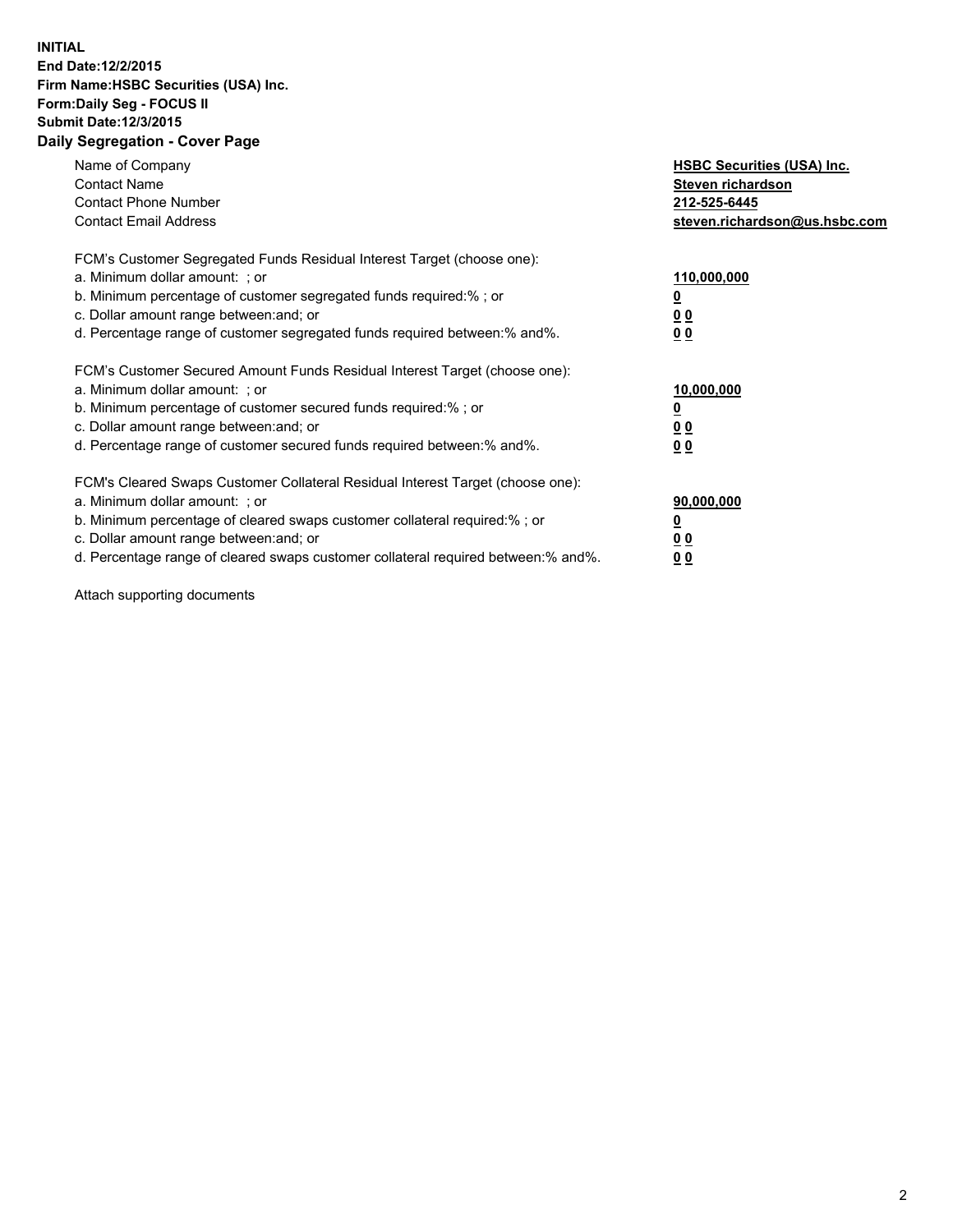**INITIAL End Date:12/2/2015 Firm Name:HSBC Securities (USA) Inc. Form:Daily Seg - FOCUS II Submit Date:12/3/2015 Daily Segregation - Secured Amounts**

## Foreign Futures and Foreign Options Secured Amounts Amount required to be set aside pursuant to law, rule or regulation of a foreign government or a rule of a self-regulatory organization authorized thereunder **0** [7305] 1. Net ledger balance - Foreign Futures and Foreign Option Trading - All Customers A. Cash **92,038,434** [7315] B. Securities (at market) **141,823,614** [7317] 2. Net unrealized profit (loss) in open futures contracts traded on a foreign board of trade **-39,654,598** [7325] 3. Exchange traded options a. Market value of open option contracts purchased on a foreign board of trade **0** [7335] b. Market value of open contracts granted (sold) on a foreign board of trade **0** [7337] 4. Net equity (deficit) (add lines 1. 2. and 3.) **194,207,450** [7345] 5. Account liquidating to a deficit and account with a debit balances - gross amount **586,391** [7351] Less: amount offset by customer owned securities **-586,156** [7352] **235** [7354] 6. Amount required to be set aside as the secured amount - Net Liquidating Equity Method (add lines 4 and 5) **194,207,685** [7355] 7. Greater of amount required to be set aside pursuant to foreign jurisdiction (above) or line 6. **194,207,685** [7360] FUNDS DEPOSITED IN SEPARATE REGULATION 30.7 ACCOUNTS 1. Cash in banks A. Banks located in the United States **32,244,646** [7500] B. Other banks qualified under Regulation 30.7 **0** [7520] **32,244,646** [7530] 2. Securities A. In safekeeping with banks located in the United States **78,030,910** [7540] B. In safekeeping with other banks qualified under Regulation 30.7 **0** [7560] **78,030,910** [7570] 3. Equities with registered futures commission merchants A. Cash **0** [7580] B. Securities **0** [7590] C. Unrealized gain (loss) on open futures contracts **0** [7600] D. Value of long option contracts **0** [7610] E. Value of short option contracts **0** [7615] **0** [7620] 4. Amounts held by clearing organizations of foreign boards of trade A. Cash **0** [7640] B. Securities **0** [7650] C. Amount due to (from) clearing organization - daily variation **0** [7660] D. Value of long option contracts **0** [7670] E. Value of short option contracts **0** [7675] **0** [7680] 5. Amounts held by members of foreign boards of trade A. Cash **111,021,902** [7700] B. Securities **63,792,704** [7710] C. Unrealized gain (loss) on open futures contracts **-39,654,598** [7720] D. Value of long option contracts **0** [7730] E. Value of short option contracts **0** [7735] **135,160,008** [7740] 6. Amounts with other depositories designated by a foreign board of trade **0** [7760] 7. Segregated funds on hand **0** [7765] 8. Total funds in separate section 30.7 accounts **245,435,564** [7770] 9. Excess (deficiency) Set Aside for Secured Amount (subtract line 7 Secured Statement Page 1 from Line 8) **51,227,879** [7380] 10. Management Target Amount for Excess funds in separate section 30.7 accounts **10,000,000** [7780] 11. Excess (deficiency) funds in separate 30.7 accounts over (under) Management Target **41,227,879** [7785]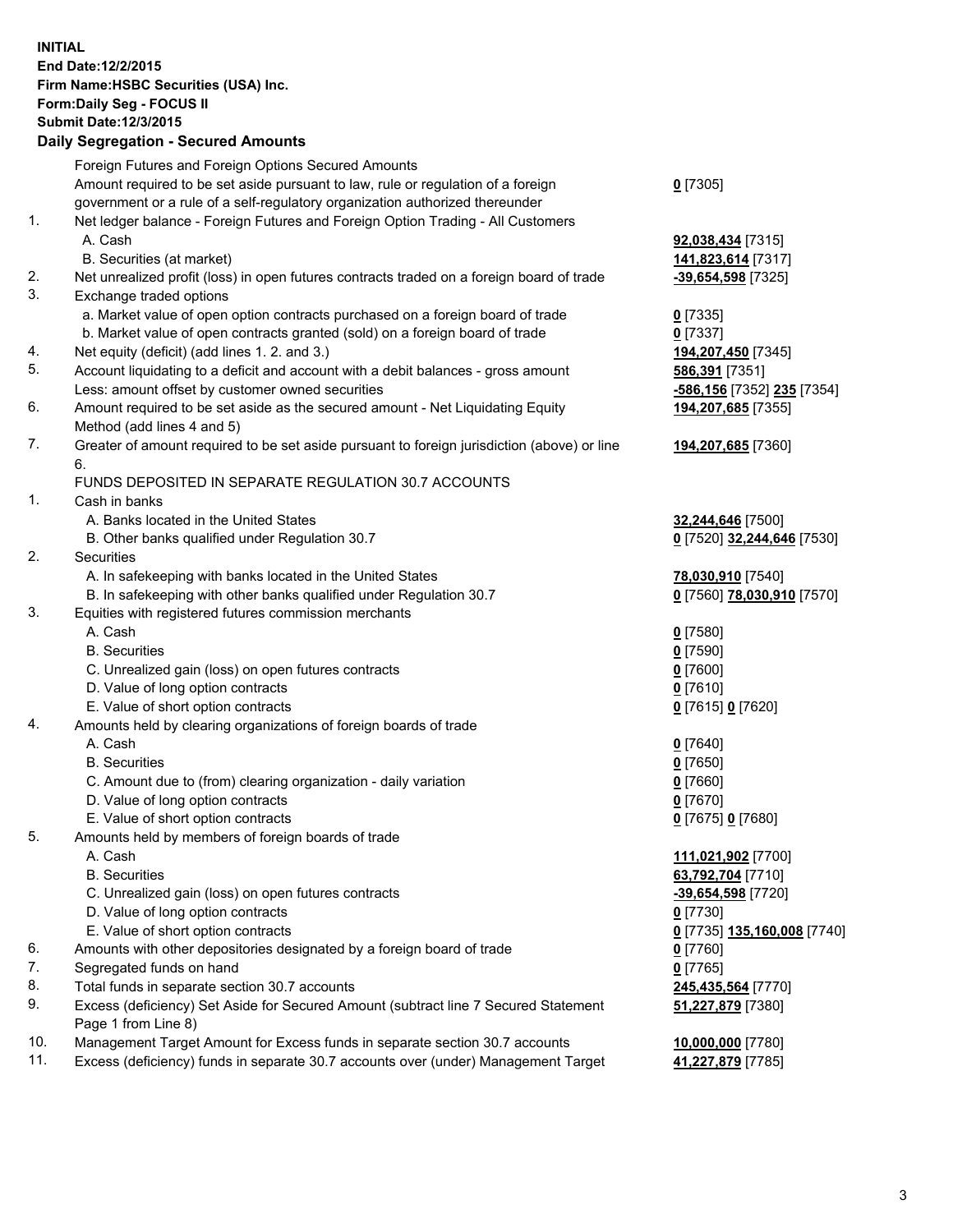|     | <b>INITIAL</b><br>End Date: 12/2/2015<br>Firm Name: HSBC Securities (USA) Inc.<br>Form: Daily Seg - FOCUS II<br><b>Submit Date: 12/3/2015</b><br>Daily Segregation - Segregation Statement |                             |
|-----|--------------------------------------------------------------------------------------------------------------------------------------------------------------------------------------------|-----------------------------|
|     | SEGREGATION REQUIREMENTS(Section 4d(2) of the CEAct)                                                                                                                                       |                             |
| 1.  | Net ledger balance                                                                                                                                                                         |                             |
|     | A. Cash                                                                                                                                                                                    | -297,931,850 [7010]         |
|     | B. Securities (at market)                                                                                                                                                                  | 1,063,635,062 [7020]        |
| 2.  | Net unrealized profit (loss) in open futures contracts traded on a contract market                                                                                                         | 548,025,659 [7030]          |
| 3.  | Exchange traded options                                                                                                                                                                    |                             |
|     | A. Add market value of open option contracts purchased on a contract market                                                                                                                | 144,647,228 [7032]          |
|     | B. Deduct market value of open option contracts granted (sold) on a contract market                                                                                                        | $-63,025,534$ [7033]        |
| 4.  | Net equity (deficit) (add lines 1, 2 and 3)                                                                                                                                                | 1,395,350,565 [7040]        |
| 5.  | Accounts liquidating to a deficit and accounts with                                                                                                                                        |                             |
|     | debit balances - gross amount                                                                                                                                                              | 11,616,511 [7045]           |
|     | Less: amount offset by customer securities                                                                                                                                                 | -11,616,502 [7047] 9 [7050] |
| 6.  | Amount required to be segregated (add lines 4 and 5)                                                                                                                                       | 1,395,350,574 [7060]        |
|     | FUNDS IN SEGREGATED ACCOUNTS                                                                                                                                                               |                             |
| 7.  | Deposited in segregated funds bank accounts                                                                                                                                                |                             |
|     | A. Cash                                                                                                                                                                                    | 149,416,244 [7070]          |
|     | B. Securities representing investments of customers' funds (at market)                                                                                                                     | $0$ [7080]                  |
|     | C. Securities held for particular customers or option customers in lieu of cash (at<br>market)                                                                                             | 292,291,565 [7090]          |
| 8.  | Margins on deposit with derivatives clearing organizations of contract markets                                                                                                             |                             |
|     | A. Cash                                                                                                                                                                                    | 26,831,894 [7100]           |
|     | B. Securities representing investments of customers' funds (at market)                                                                                                                     | 149,400,450 [7110]          |
|     | C. Securities held for particular customers or option customers in lieu of cash (at<br>market)                                                                                             | 771,343,497 [7120]          |
| 9.  | Net settlement from (to) derivatives clearing organizations of contract markets                                                                                                            | -36,932,758 [7130]          |
| 10. | Exchange traded options                                                                                                                                                                    |                             |
|     | A. Value of open long option contracts                                                                                                                                                     | 144,647,228 [7132]          |
|     | B. Value of open short option contracts                                                                                                                                                    | $-63,025,534$ [7133]        |
| 11. | Net equities with other FCMs                                                                                                                                                               |                             |
|     | A. Net liquidating equity                                                                                                                                                                  | 83,326,001 [7140]           |
|     | B. Securities representing investments of customers' funds (at market)                                                                                                                     | $0$ [7160]                  |
|     | C. Securities held for particular customers or option customers in lieu of cash (at<br>market)                                                                                             | $0$ [7170]                  |
| 12. | Segregated funds on hand                                                                                                                                                                   | $0$ [7150]                  |
| 13. | Total amount in segregation (add lines 7 through 12)                                                                                                                                       | 1,517,298,587 [7180]        |
| 14. | Excess (deficiency) funds in segregation (subtract line 6 from line 13)                                                                                                                    | 121,948,013 [7190]          |
| 15. | Management Target Amount for Excess funds in segregation                                                                                                                                   | 110,000,000 [7194]          |
| 16. | Excess (deficiency) funds in segregation over (under) Management Target Amount                                                                                                             | 11,948,013 [7198]           |
|     | Excess                                                                                                                                                                                     |                             |